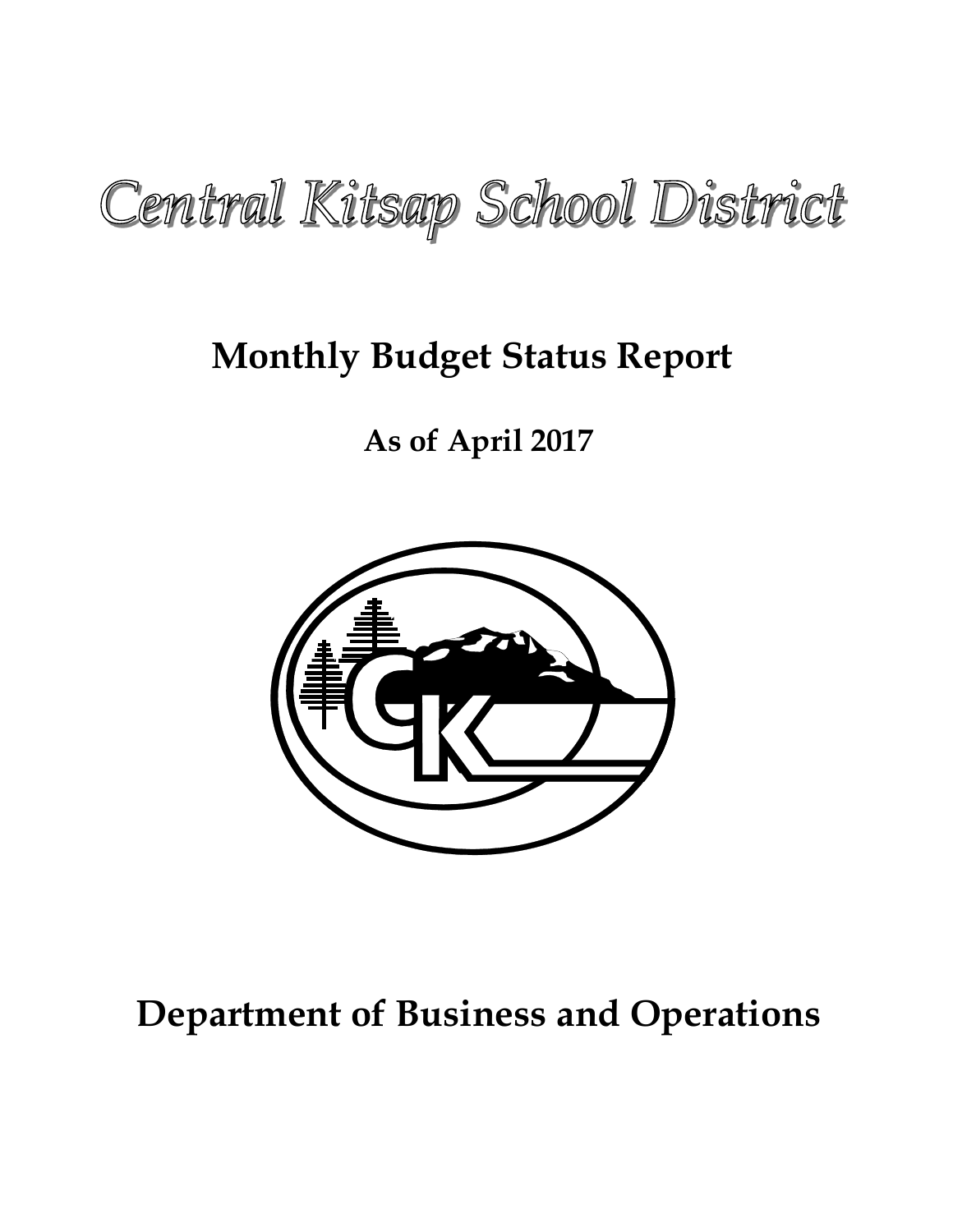#### **CENTRAL KITSAP SCHOOL DISTRICTFUND BALANCE REPORT (GENERAL FUND)**



|           | 3 Yr Avg        | 2015-16         | 2016-17         |
|-----------|-----------------|-----------------|-----------------|
| September | \$7,290,781.77  | \$8,614,851.32  | \$11,502,178.43 |
| October   | \$14,950,796.94 | \$17,338,136.93 | \$20,412,387.01 |
| November  | \$13,353,831.42 | \$15,202,218.71 | \$17,410,950.13 |
| December  | \$12,001,610.44 | \$14,259,722.37 | \$15,826,194.64 |
| January   | \$10,407,362.83 | \$12,324,932.09 | \$14,416,833.31 |
| February  | \$10,809,164.43 | \$13,979,754.80 | \$13,267,424.19 |
| March     | \$10,932,473.33 | \$14,082,364.94 | \$12,848,583.37 |
| April     | \$18,107,525.99 | \$21,479,963.53 | \$21,558,830.67 |
| May       | \$16,312,959.55 | \$19,973,749.91 |                 |
| June      | \$11,753,599.37 | \$15,223,229.13 |                 |
| July      | \$10,995,576.82 | \$14,823,688.01 |                 |
| August    | \$10,298,449.71 | \$13,451,637.45 |                 |

Fund Bal5/12/2017 pb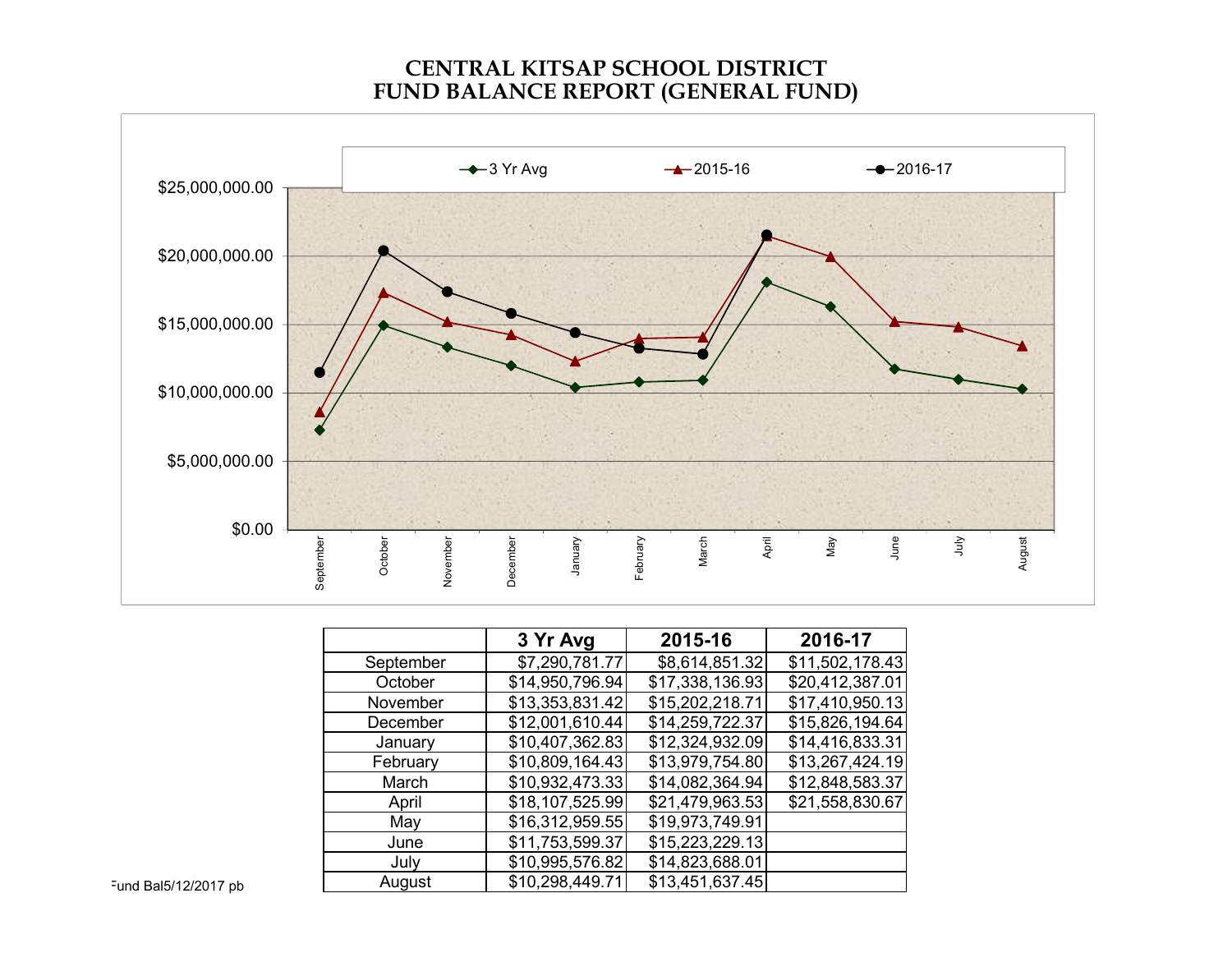### **CENTRAL KITSAP SCHOOL DISTRICTFUND BALANCE REPORT (DSF, ASB, TVF)**



|           | <b>DSF</b> | <b>ASB</b> | <b>TVF</b> |  |
|-----------|------------|------------|------------|--|
| September | 823,221    | 1,296,817  | 726,418    |  |
| October   | 823,736    | 1,311,025  | 726,872    |  |
| November  | 3,741,585  | 1,281,376  | 727,264    |  |
| December  | 824,778    | 1,274,936  | 727,771    |  |
| January   | 834,008    | 1,258,663  | 728,286    |  |
| February  | 1,063,377  | 1,223,698  | 728,761    |  |
| March     | 1,445,066  | 1,227,941  | 729,330    |  |
| April     | 5,824,099  | 1,236,366  | 729,883    |  |
| May       |            |            |            |  |
| June      |            |            |            |  |
| July      |            |            |            |  |
| August    |            |            |            |  |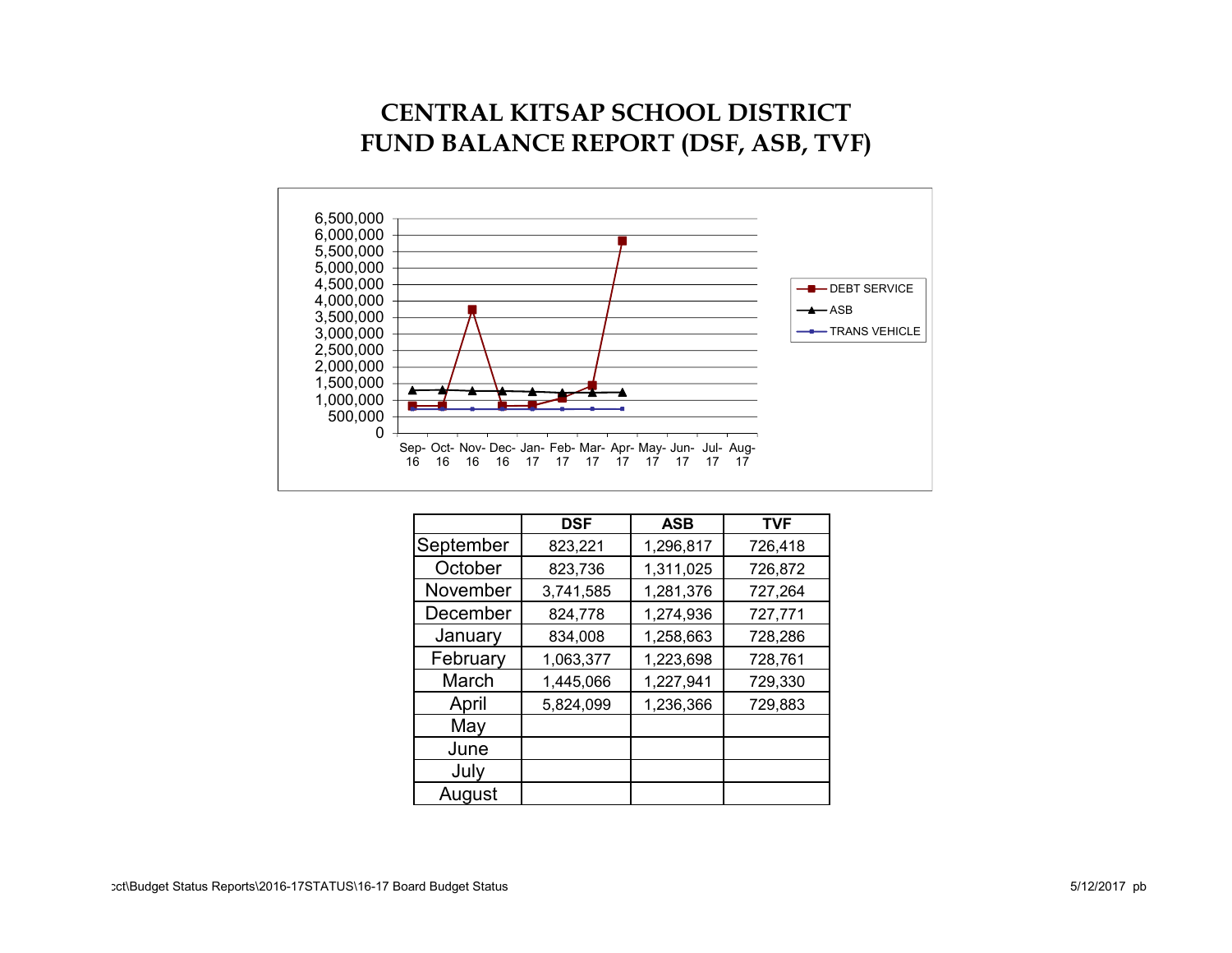

#### **2016‐17 CAPITAL PROJECTS FUND BUDGET STATUS**

|                                  | September     | October          | November                                                       | December  | January        | February     | March          | April                                                                                                                         | May        | June       | July                           | August                     |
|----------------------------------|---------------|------------------|----------------------------------------------------------------|-----------|----------------|--------------|----------------|-------------------------------------------------------------------------------------------------------------------------------|------------|------------|--------------------------------|----------------------------|
| <b>YTD Budgeted Revenues</b>     | 250,000       | 4,250,000        | 8,826,269                                                      | 9,026,269 | 9,276,269      | 9,526,269    | 9,676,269      | 11,176,269                                                                                                                    | 12.526.269 | 14,076,269 | 15,526,269                     | 19,201,269                 |
| <b>YTD Revenues</b>              | 1,490,335     | 7,244,317 S      | $8.242.104$ S                                                  | 8.451.585 | $8,665,574$ \$ | 8,938,043 \$ | $9,487,568$ \$ | 9,688,669                                                                                                                     |            |            |                                |                            |
|                                  |               |                  |                                                                |           |                |              |                |                                                                                                                               |            |            |                                |                            |
| <b>YTD Budgeted Expenditures</b> | 1,200,000     | 4.000.000        | 6.700.000                                                      | 1.098.000 | 13,701,000     | 16.706.000   | 20.713.000     | 25,525,000                                                                                                                    | 30.711.000 | 58.171.500 |                                | 85,451,000   \$145,073,000 |
| <b>YTD Expenditures</b>          | 12,916        | $1,500,038$   \$ | $5,712,264$ \$                                                 | 7,405,321 | $9,680,368$ \$ | 12.402.356 S | 15,081,175     | 18,773,759<br>-S                                                                                                              |            |            |                                |                            |
|                                  |               |                  |                                                                |           |                |              |                |                                                                                                                               |            |            |                                |                            |
| <b>Budgeted EFB</b>              | \$174.645.272 |                  | $\frac{1}{2}$ \$ 174,895,272   \$ 176,771,541   \$ 172,573,541 |           |                |              |                | \$ 170,220,541   \$ 167,465,541   \$ 163,608,541   \$ 160,296,541   \$ 156,460,541   \$ 130,550,041                           |            |            | $\frac{1}{2}$ 104,720,541   \$ | 48,537,731                 |
| <b>Actual EFB</b>                |               |                  |                                                                |           |                |              |                | \$180,394,547   \$184,661,408   \$181,446,968   \$179,963,393   \$177,902,334   \$175,452,817   \$173,323,521   \$169,832,038 |            |            |                                |                            |
|                                  |               |                  |                                                                |           |                |              |                |                                                                                                                               |            |            |                                |                            |
| <b>Budgeted ECR</b>              | 2,953         | 13.291           | $146.198$ S                                                    | 279,105   | 471.081        | 663,058 \$   | 943,640        | 1,224,221                                                                                                                     | 1,800,151  | 2,907,709  | 4,532,128                      | 6,350,000                  |
| <b>Actual ECR</b>                |               |                  | $82,792$ \$                                                    | 124,248   | $139,026$ \$   | 140,462 \$   | 141,959        | 245,663                                                                                                                       |            |            |                                |                            |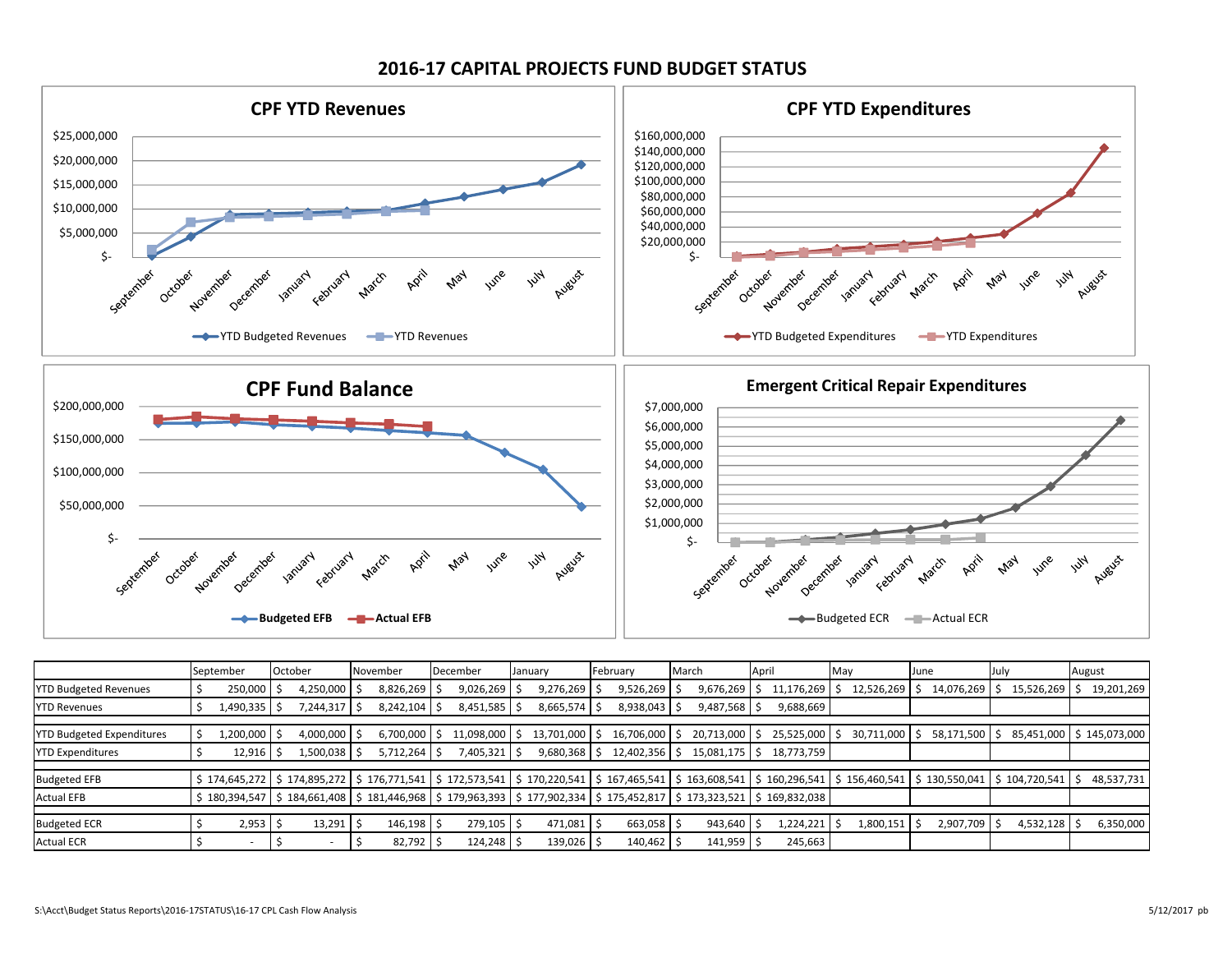## **CENTRAL KITSAP SCHOOL DISTRICTREVENUE AND EXPENDITURE REPORT**



|                              | <b>September</b> | October               | <b>November</b> | <b>December</b> | <b>January</b> | <b>February</b> |
|------------------------------|------------------|-----------------------|-----------------|-----------------|----------------|-----------------|
| <b>Budgeted Revenue</b>      | 8,560,610        | 27,530,206            | 35,009,112      | 45,009,520      | 53,919,990     | 64.516.651      |
| <b>Budgeted Expenditures</b> |                  | 9.881.104 21.063.188  | 32.112.371      | 42.862.831      | 54.071.883     | 64.815.633      |
| <b>IYTD Revenue</b>          |                  | 8,726,141 28,493,267  | 36,644,775      | 45.655.835      | 55.341.698     | 65.029.527      |
| <b>YTD Expenditures</b>      |                  | 10,675,600 21,532,518 | 32,685,463      | 43,281,277      | 54.376.502     | 65.216.972      |

|                              | <b>March</b> | April                 | Mav         | June        | July        | August      |
|------------------------------|--------------|-----------------------|-------------|-------------|-------------|-------------|
| <b>Budgeted Revenue</b>      | 75,088,615   | 93,922,445            | 102,364,384 | 108,741,747 | 118,891,640 | 131,484,516 |
| <b>Budgeted Expenditures</b> |              | 75.802.524 87.369.090 |             |             |             | 135.919.308 |
| <b>YTD Revenue</b>           | 75,660,151   | 94.997.095            |             | ۰           |             |             |
| <b>YTD Expenditures</b>      |              | 76,263,206 86,889,902 |             | l           | l           |             |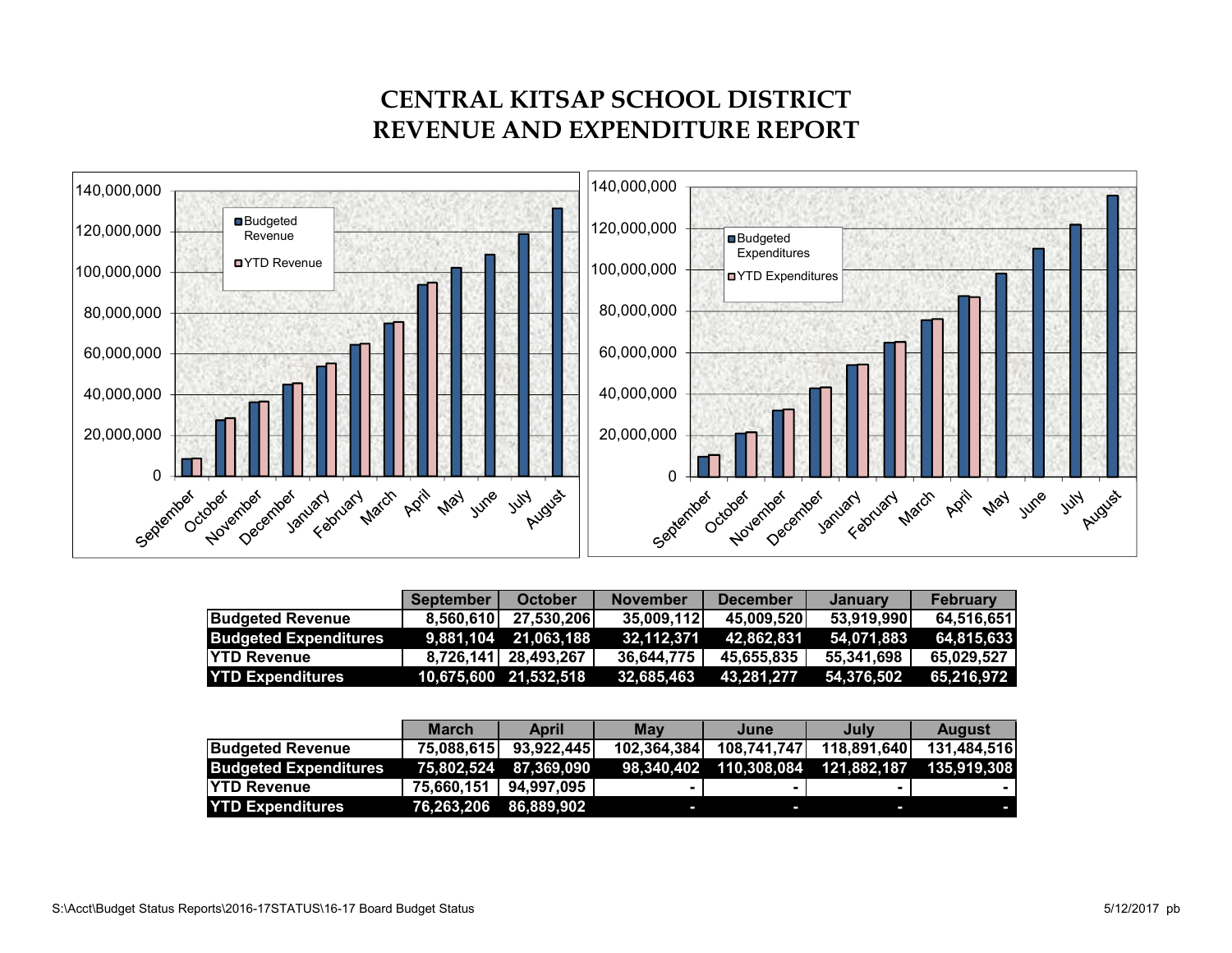### **CENTRAL KITSAP SCHOOL DISTRICT #401**Summary of Budget and Fund Flow<br>For Fiscal Year 2016-17<br>PROJECTED YEAR-END AUGUST 31, 2017

05/12/17

|          | Budget       | Budget         | Budget                  | Funds        | Budget        | Budget       |          | Comparison Of Budget To Actual<br>Under (Over) Budget |                   |  |
|----------|--------------|----------------|-------------------------|--------------|---------------|--------------|----------|-------------------------------------------------------|-------------------|--|
|          | Beg. Bal.    | Oper.Transfers | Revenue                 | Available    | Expend        | End Bal.     |          | Revenue                                               | Expend            |  |
| Sep-16   | 13,620,000   | \$0            | 8,560,610               | 22,180,610   | 9,881,104     | 12,299,506   | Sep-14   | (\$165,530.27)                                        | $(\$794,495.36)$  |  |
| Oct-16   | 12,299,506   | \$0            | 18,969,596              | 31,269,102   | 11,182,084    | 20,087,018   | Oct-14   | $(\$797,530.87)$                                      | \$325,165.46      |  |
| $Nov-16$ | 20,087,018   | \$0            | 8,765,317               | 28,852,335   | 11,049,183    | 17,803,151   | $Nov-14$ | \$613,808.71                                          | \$28,503.31       |  |
| Dec-16   | 17,803,151   | \$0            | 8,713,997               | 26,517,149   | 10,750,460    | 15,766,689   | Dec-14   | $(\$297,061.77)$                                      | \$22,380.15       |  |
| $Jan-17$ | 15,766,689   | \$0            | 8,910,470               | 24,677,159   | 11,209,052    | 13,468,108   | $Jan-15$ | (\$775,393.15)                                        | \$113,827.20      |  |
| Feb-17   | 13,468,108   | \$0            | 10,596,660              | 24,064,768   | 10,743,750    | 13,321,018   | Feb-15   | \$908,830.49                                          | $(\$96,720.41)$   |  |
| $Mar-17$ | 13,321,018   | \$0            | 10,571,964              | 23,892,982   | 10,986,891    | 12,906,091   | Mar-15   | (\$58,660.04)                                         | $(\$59,174.99)$   |  |
| Apr-17   | 12,906,091   | \$0            | 18,833,831              | 31,739,922   | 11,566,566    | 20,173,355   | Apr-15   | $(\$503,113.09)$                                      | \$939,702.41      |  |
| $May-17$ | 20,173,355   | \$0            | 8,441,938               | 28,615,294   | 10,971,312    | 17,643,981   | $May-15$ |                                                       |                   |  |
| $Jun-17$ | 17,643,981   | \$0            | 6,377,364               | 24,021,345   | 11,967,682    | 12,053,664   | Jun-15   |                                                       |                   |  |
| $Jul-17$ | 12,053,664   | \$0            | 10,149,892              | 22,203,556   | 11,574,103    | 10,629,453   | $Jul-15$ |                                                       |                   |  |
| Aug-17   | 10,629,453   | $-$1,300,000$  | 12,592,876              | 21,922,329   | 14,037,121    | 7,885,208    | Aug-15   |                                                       |                   |  |
| Totals   |              | (\$1,300,000)  | \$131,484,516           |              | \$135,919,308 |              |          | (\$1,074,650)                                         | \$479,188         |  |
|          |              |                |                         |              |               |              |          |                                                       |                   |  |
|          |              |                |                         |              |               |              |          | <b>Given Current Data</b>                             |                   |  |
|          |              |                |                         |              |               |              |          | Projected Fund @ 8-31-2017                            |                   |  |
|          |              |                | <b>Actual Fund Flow</b> |              |               |              |          | Act. Beg Fund                                         | \$13,451,637      |  |
|          | Actual       | Actual         | Actual                  | Funds        | Actual        | Actual       |          | Proj. Rev.                                            | \$132,559,166     |  |
|          | Beg. Bal.    | Oper.Transfers | Revenue                 | Available    | Expend        | End Bal.     |          | Proj. Expend.                                         | $(\$135,440,120)$ |  |
|          |              |                |                         |              |               |              |          |                                                       |                   |  |
| Sep-16   | \$13,451,637 | \$0            | \$8,726,141             | \$22,177,778 | \$10,675,600  | \$11,502,178 |          | Oper. Transfers                                       | (\$1,300,000)     |  |
| Oct-16   | \$11,502,178 | $\$0$          | \$19,767,127            | \$31,269,305 | \$10,856,918  | \$20,412,387 |          | Proj. End Fund                                        | \$9,270,683       |  |
| $Nov-16$ | \$20,412,387 | \$0            | \$8,151,508             | \$28,563,895 | \$11,020,680  | \$17,543,215 |          |                                                       |                   |  |
| Dec-16   | \$17,543,215 | \$0            | \$9,011,059             | \$26,554,274 | \$10,728,079  | \$15,826,195 |          | Reconciliation                                        |                   |  |
| $Jan-17$ | \$15,826,195 | \$0            | \$9,685,863             | \$25,512,058 | \$11,095,224  | \$14,416,833 |          | <b>Of Ending Fund Balance</b>                         |                   |  |
| Feb-17   | \$14,416,833 | \$0            | \$9,687,830             | \$24,104,663 | \$10,840,470  | \$13,264,193 |          | Beg. Bal. > Budget                                    | (\$168,363)       |  |
| Mar-17   | \$13,264,193 | \$0            | \$10,630,624            | \$23,894,817 | \$11,046,066  | \$12,848,751 |          | Revenues > Budget                                     | \$1,074,650       |  |
| Apr-17   | \$12,848,751 | \$0            | \$19,336,944            | \$32,185,694 | \$10,626,864  | \$21,558,831 |          | Expend < Budget                                       | \$479,188         |  |
| May-17   | \$21,558,831 |                |                         | \$21,558,831 |               | \$21,558,831 |          | Change To Ending                                      | \$1,385,475       |  |
| $Jun-17$ | \$21,558,831 |                |                         | \$21,558,831 |               | \$21,558,831 |          | <b>Budget Ending</b>                                  | \$20,173,355      |  |
| $Jul-17$ | \$21,558,831 |                |                         | \$21,558,831 |               | \$21,558,831 |          | <b>Actual Ending</b>                                  | \$21,558,831      |  |
| Aug-17   | \$21,558,831 |                |                         | \$21,558,831 |               | \$21,558,831 |          |                                                       |                   |  |
|          |              | \$0            | \$94,997,095            |              | \$86,889,902  |              |          |                                                       |                   |  |
| Totals   |              |                |                         |              |               |              |          |                                                       |                   |  |